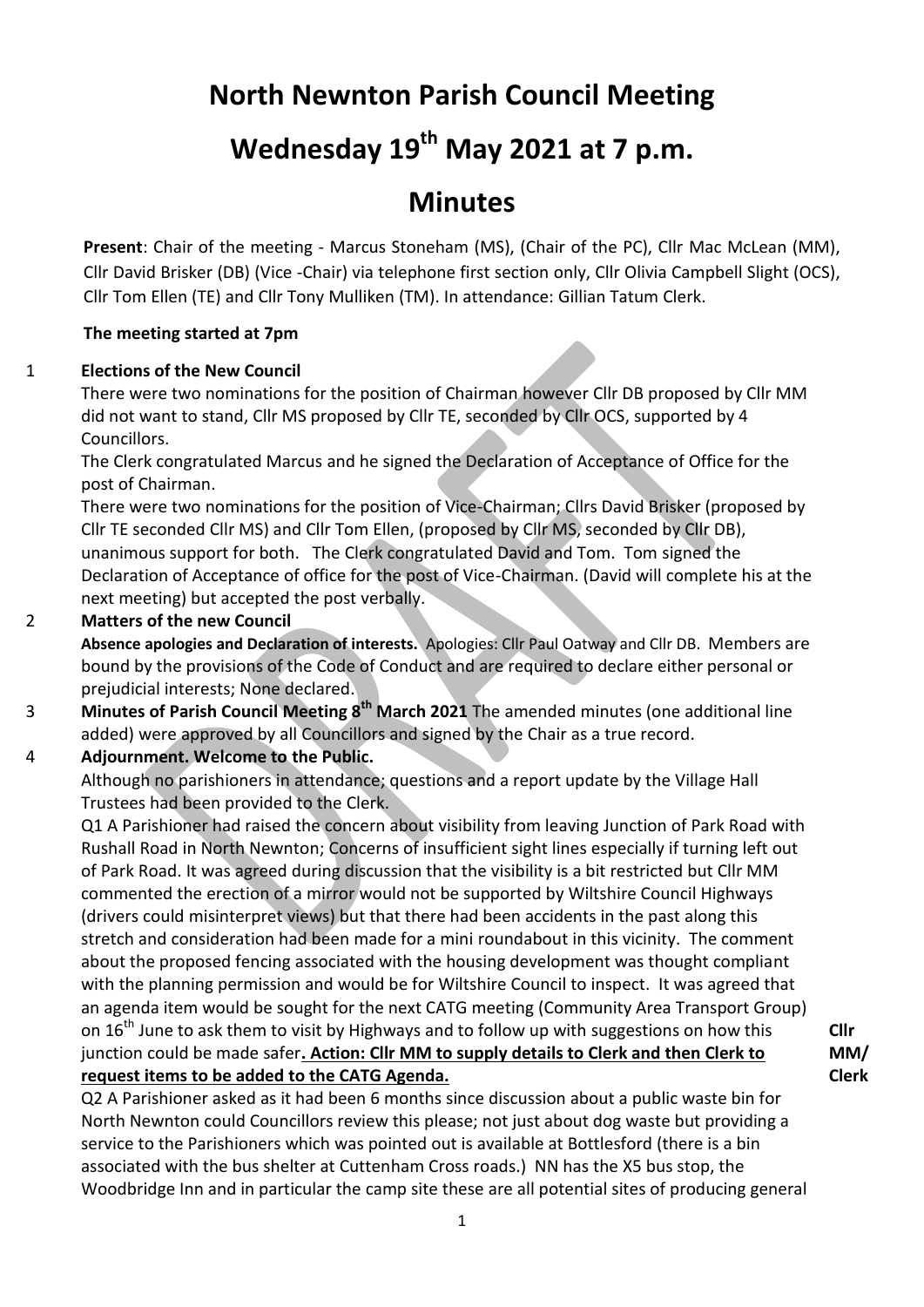litter. Cllrs discussed the request, Cllr TE noting that a lot of litter had been collected around the roundabout during the litter clean up, Cllr MM commented that there had been a bin in the distant past (when Kennet District Council). **Proposal: to contact Wiltshire Council to see cost to put at bin at the X5 bus stop Cllr MS, seconded Cllr MM, all supported. Action; Clerk to ascertain contact at Wiltshire Council to pursue likely costs and requirements.**

3. The Clerk read out; The Hilcott Village Hall project has been on the Agenda and Minutes of the Parish Council for the last 18 months, so the Trustees are naturally disappointed that the ongoing project does not appear on the agenda for Wednesday's meeting but accept your apologies. Please cover the update in correspondence - Item 5 although it would be good if it had been on as under Item 9 as an ongoing project as is the Neighbourhood Plan. Hilcott Village Hall Project Update - The Trustees are awaiting confirmation from Building Control at Wiltshire Council for a date for demolition, but should be by the end of May. The hard work starts now for the project as we have embarked on Stages 4 and 5 of the RIBA standards and we are actively pursuing grants for the replacement building on the site but this will take time. We hope that the Parish Council will support us for the continuation of this project along with other partners. The Trustees would like to submit a more comprehensive update at your next PC meeting on 5th July and hope that you can accommodate that on the agenda. Is there an Annual Parish Meeting (APM) planned on or before that date? Cllrs thanked the Trustees for the update. It was agreed that a APM will be held (it had had to be postponed last year due to COVID-19 and restrictions in place until June required it to be delayed this year). It was decided that it would be held after  $21<sup>st</sup>$  June 2021 (when all restrictions are hopefully finished) so that parishioners could meet more comfortably and more than 30 inside and the date to be decided at the next meeting in June (to be held to debate planning items). **Action: Clerk to diary.**

4. Clerk has been contacted by Sean Devine who is interested in becoming a Parish Councillor and will attend the next meeting to find out more about our work and responsibilities.

### 5 **Correspondence**

- **1. Questions received concerning North Newnton Footpath from a Parishioner**; Cllr MM had been answering questions on this with a Parishioner who was asking detailed questions on the footpath use, costs and decisions for next phase. Cllr MM commented that you could not view the cost as £6.4k per metre as this contained many costs not directly related to the actual laid footpath as there were so many factors to take into account however the methodology for construction by Wiltshire's chosen contractors is always the same for footpath construction and to Wiltshire's standards. Cllr OCS commented that she had also received queries over the NN footpath and could answers on the costs, phases etc. be put on the website so accessible to all Parishioners. Cllr MM reiterated that Wiltshire Councillor Paul Oatway is still fully behind the footpath and that it will when complete cover not only Rushall Road but Upavon road as well until the parish boundary. **Action; Cllr MM to write a summary (using recent questions and answers) about the NN footpath for Clerk to put on the website.**
- 2. **Footpath letter and photographs Hilcott Area;** Cllr DB has been following up the letter and photographs received from a parishioner complaining about way marking (solved) and condition of the rights of way in the Hilcott area. It was discussed that rights of way are the responsibility of Wiltshire Council and the best way to try to action any requirements is via the MyWiltshire App [https://www.wiltshire.gov.uk/mywilts-online-reporting.](https://www.wiltshire.gov.uk/mywilts-online-reporting) This is available for all residents to use and once registered will get updates on progress that Wiltshire are undertaking.
- 3. **PCAP (Pewsey Community Acton Partnership) Walkers are Welcome project request**; this is an initiative to gain accreditation by Pewsey Vale Tourism Partnership as part of a COVID-19

**Clerk**

**Clerk**

**Cllr MM/ Clerk**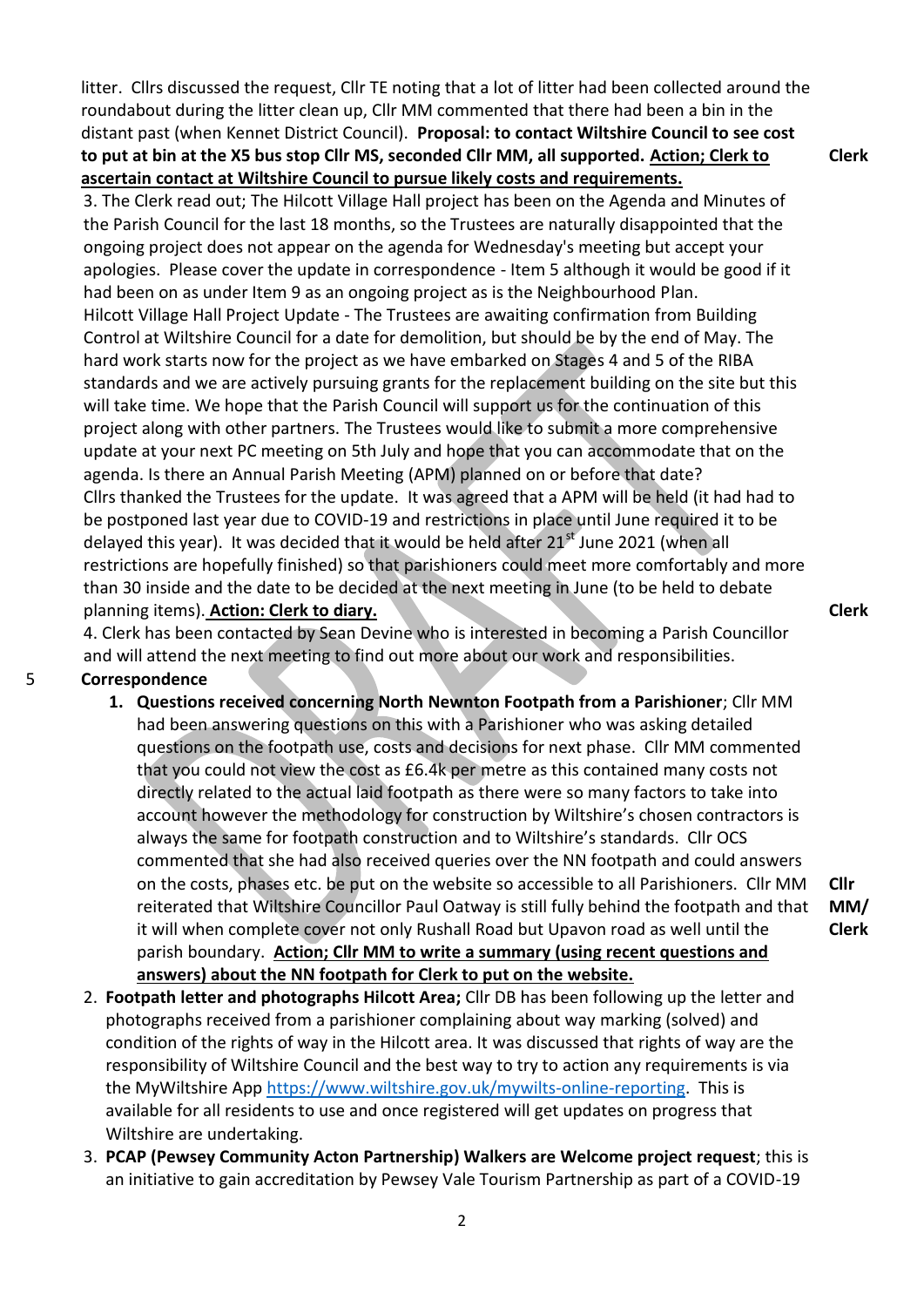recovery plan to gain the national accreditation and aid publicity for an excellent walking holiday venue. Resolved; Cllrs unanimously supported this initiative. **Action: Clerk to pass on the resolution. Clerk**

# 6 **Governance & Procedure**

- 1. **A warm welcome was extended to new Cllr Tony Mulliken** for participating in the election process and standing as a Parish Councillor for NN. He thanked all and looked forward to taking on more responsibilities once he was inducted into the Parish Council.
- **2. Register of Interest Completion** requirement; the Clerk reminded all existing Councillors of the duty to review their RofI following the election process and was supporting Cllr TM to complete the register**. Action: All Cllrs to review and update the RofI as required, supported by the Clerk.**
- 3. **Specialist Areas for Councillors;** the Clerk ran through the specialist areas Councillors were covering and will update the list accordingly adding Cllr TM and redistribute the list for Councillors and on the website/Notice Boards once agreed. **Action; Clerk to distribute to Cllrs. ALL**

# 7 **Planning Applications for Statutory Consideration**

**1. PL/2021/04093 2 Hilcott Farm Cottages Rear Extension and Internal alterations;**

At its Parish Council meeting on the 19th May 2021 North Newnton Parish Council resolved "no objections, but Councillors made the observation that the apparent proximity of the proposed extension to the neighbour impacted accessibility for maintenance works"

**2. PL/2021/04403 2 Hilcott Farm Cottages removal of leylandii Removal of tree to replant a different type of tree more in keeping with the area** 

At its Parish Council meeting on the 19th May 2021 North Newnton Parish Council resolved "No objection subject to planning another native tree in its place".

# **3. PL/2021/03259 Land to the Rear of Meadowside, Bottlesford, SN9 6LW Erection of Detached Tractor Shed**

At its Parish Council meeting on the 19th May 2021 North Newnton Parish Council resolved "No objection subject to the building being restricted for agricultural use".

# **4. PL/2021/03200 Bay Cottage, Broad Street (Bottlesford) SN9 6HW Single Storey**

Extension At its Parish Council meeting on the 19th May 2021 North Newnton Parish Council resolved "No objection"

**5. PL/2021/04464 Embrook House, , Hilcott, SN9 6LE Eucalyptus – Fell** At its Parish Council meeting on the 19th May 2021 North Newnton Parish Council resolved "No objection, subject to the planting of another tree to offset the loss".

## **Action; Clerk to upload comments onto the Planning Portal through Wiltshire Council**

**Clerk**

**ALL**

Cllr MM asked the Clerk to try to notify all agents or applicants of a planning permission made and under consideration by the Parish Council of the likely date it would be considered at a Parish Council meeting. It was noted that there was no statutory requirement to do this, but would be a curtesy undertaking. **Action: Clerk to add to her duties.**

## 8 **Finance update**

(i) **AGAR 20/21 - approval of Section 1 and Section 2 Annual Governance Statement. Report of informal Financial Sub Committee on 20/21 budget and end of year position;** the FO and the Finance informal group had reviewed the figures prepared and sent to the Internal Auditor; details had been sent to all Cllrs prior to the meeting. The Chair duly signed Section 1, countersigned by the Clerk; the Chair duly signed Section 2 Accounting Statement for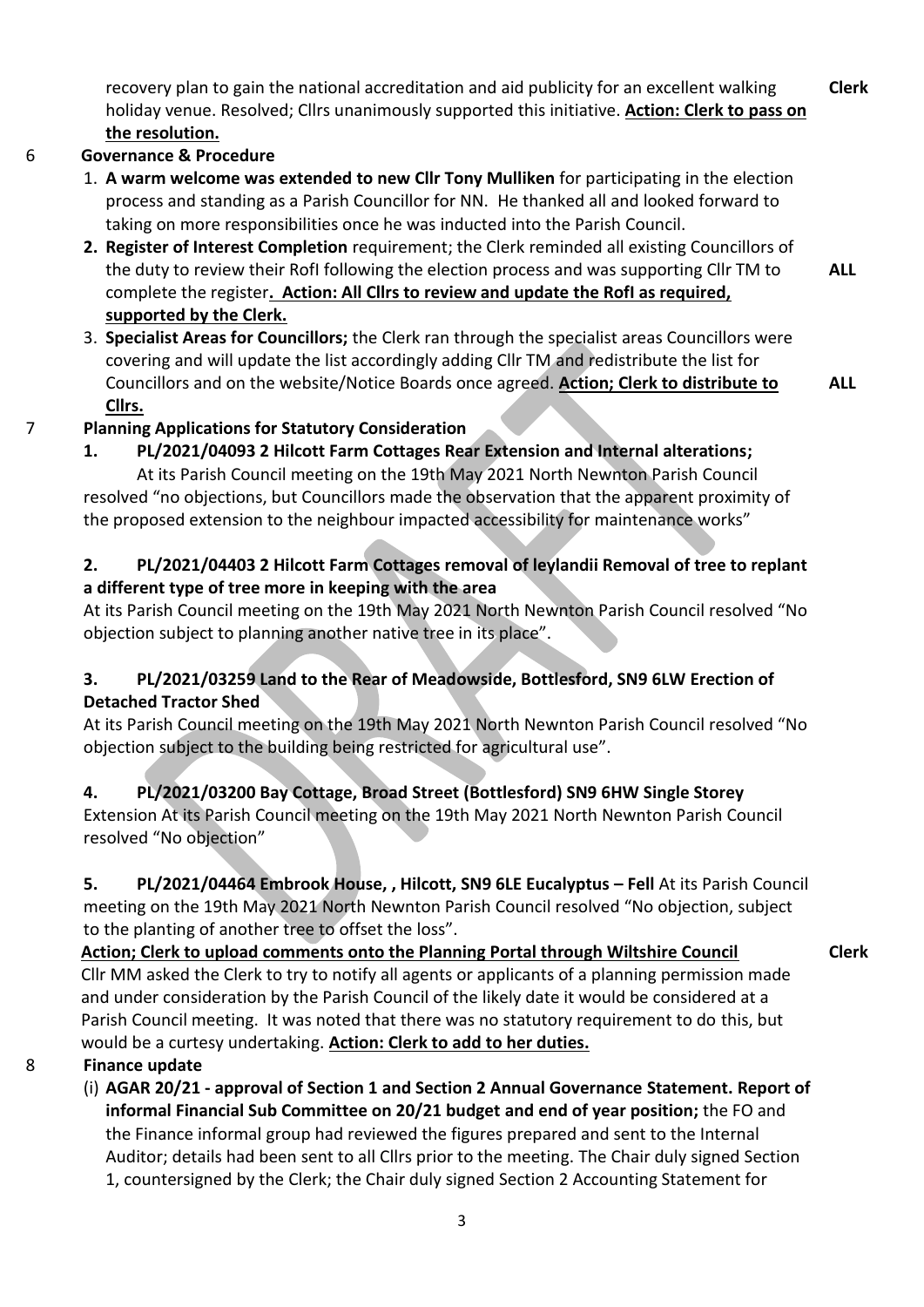2020/21, countersigned by the Clerk. The balance going forward for 21/22 is £21,428. The Clerk will (following a meeting with the Internal Auditor on the 24/05/2021 publish the dates for the period for exercise of public rights (around 14/06/2021) on the website and submit all the forms to the external Auditor. Action; Clerk to complete AGAR process.

- (ii)**Bank Reconciliation April 2021 & new financial year budget update;** details had previously been distributed to Cllrs, the Clerk ran through the figures opening balance of £4,996.28 Treasurers Account, with income of £7,500 first instalment of precept and expenditure £776.22. The Clerk updated that an invoice had been received for the Parish Annual Insurance and the need to purchase a thermal bag for the re-positioning of the defibulator (£55). She confirmed that the Asset Register had been updated to take out the bench that is now confirmed not in our ownership. She presented the updated budget following April expenditure.
- **(iii) The following cheques were ratified by the Council; Cheques to be signed/ratified; Ch. No 714 HMRC PAYE £51.58, Ch. No. 715 Scrapped, Ch. No. 716 NALC/WALC £190.38, Ch. No. 717 Fishlock & Dyer (electrician to dismantle Defibrillator) £64.80, Ch. No. 718 SSE (Carolyn Whistler) for Defib, final bill £66.12, Ch. No. 719 £27.60 Clerk Expenses, Ch. No. 720 Clerk Salary add on £49.96.**

### 9 **Neighbourhood Plan Update**

It was discussed now that COVID-19 rules were relaxing that Cllrs MM, MS & OCS will meet to discuss next steps for the Plan. Cllr TM expressed an interest and will join the meeting. **Action; Cllrs MM, MS, OCT & TM to meet in June to take forward.**

#### 10 **Projects**

- **1. Litter Clean-up – report back;** Clerk reported on Cllr DB behalf good response from Parishioners despite wet weather to undertake the litter pick. Thanks were expressed to Cllr DB for organising, to all taking part and a special thanks to Easterton Parish Council for loan of the litter pickers and tabards.
- 2. **Defibulator Actions for Hilcott relocation;** all Cllrs present were content with the Stitching's Lane proposed new location for the defibulator. Cllr DB has identified land owner and user of the adjacent land. It was agreed to put a marker in the proposed location for the defibulator, Clerk to order the thermal bag ready to cover it. It was hoped that Cllr DB could continue to help with the erection of a new pole assisted by other parishioners/Parish Steward if possible so that the new location can be up and running next month. Cllr TE continues to carry out the Admin checks on the 2 defibulators. **Action: Clerk to brief Cllr DB**
- 3. **Traffic Calming: White Entrance Gates & greening verges;** following a discussion through which it was acknowledged that traffic is a major issue for all parishioners and for each of our settlement areas the proposal is to commence with looking at Hilcott speed issues and what traffic calming is possible. It was highlighted that a budget of £3,500 has been allocated this year (to include a SID speed Indicator Device). It was agreed to put on the agenda for the June CATG meeting for analysis of White Gates and/or other suggestions to reduce traffic speed through Hilcott and to request a visit by Highways to assess the situation. **Action: Clerk to request to CATG. Green Verges;** Cllr OCS reported back from her research with Plant Life and the next steps is to carry out a verge survey to identify species within our hedgerows and which areas can be improved. Potential improvements can be by plant plugs or sowing seeds. It was agreed that we must remind Wiltshire Council of our green verge policy (only to cut once per year) and to email them to remind them not to cut until post July. Signs could be erected to remind of the "no Cutting /Mowing Policy". **Action: Clerk to write to Wiltshire Council, Cllr OCS to instigate survey process and follow up.**
- 4. **Footpath at Rushall Road to Park Road update;** Cllr MM has liaised with Wiltshire Councillor

4

**Cllrs MM, MS,O CS & TM**

**Cllr DB/ Clerk**

**Clerk/ Cllr OCS**